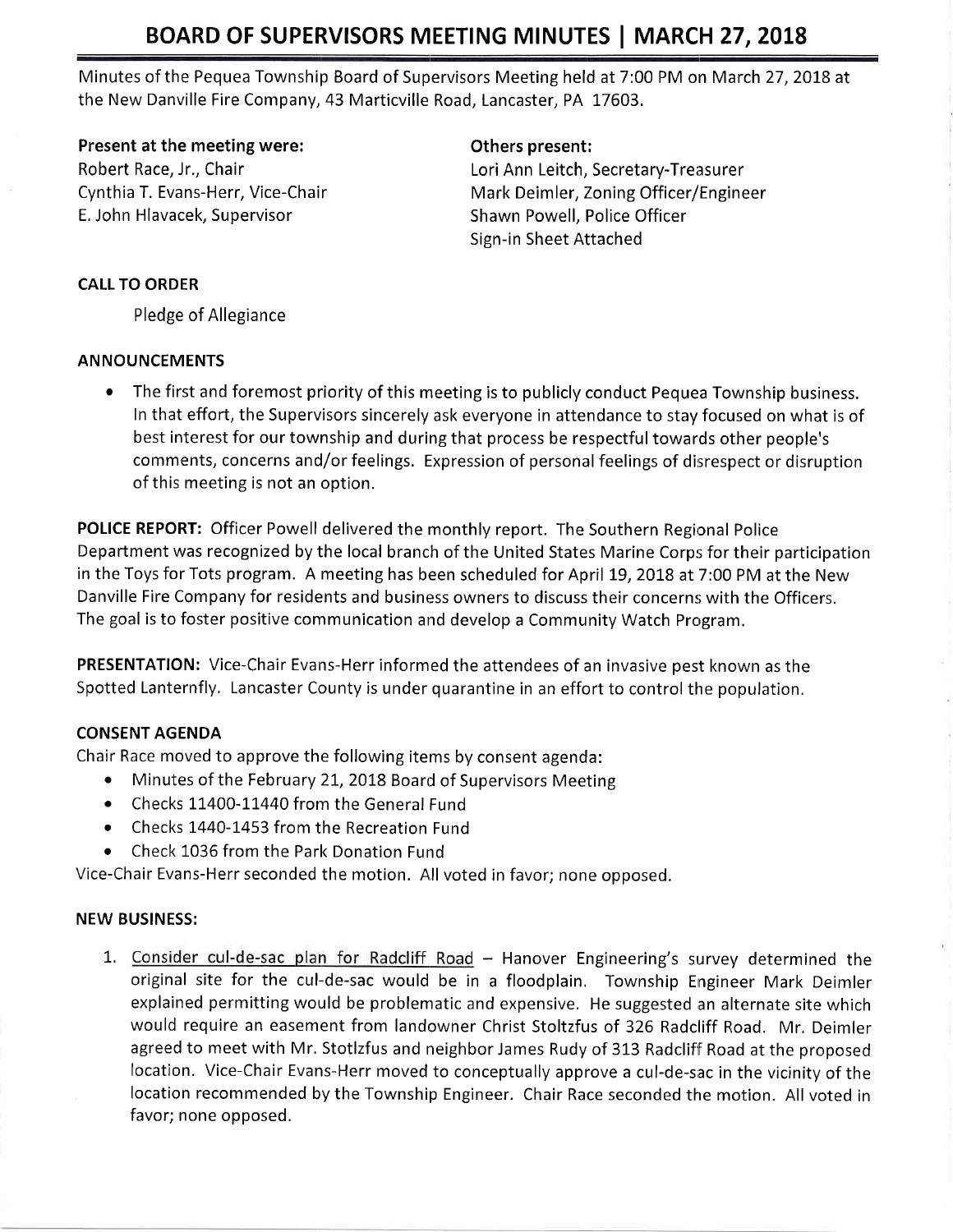- 2. Consider repair of washout on Radcliff Road Vice-Chair Evans-Herr moved to take no action on this item. Chair Race seconded the motion. All voted in favor; none opposed.
- 3. Consider approving Herrville, LLC Land Development Plan and Stormwater Management Plan -Supervisor Hlavacek moved to grant a waiver of architectural elevations as required in Section 405.2.M of the Subdivision and Land Development Ordinance and further moved to reject the developer's requests to waive a preliminary plan (section 305) and a planted visual barrier or vegetative screen (Section 609,1,A.3). Chair Race seconded the motion. Engineer Deimler explained Supervisors have historically waived the preliminary plan because applicants provide <sup>a</sup> plan that meets the requirements of both the preliminary plan and the final plan, Chair Race withdrew his second, Supervisor Hlavacek revised his motion to waive the preliminary plan and architectural elevations but deny the request to waive the planted visual barrier or vegetative screen. Motion died due to lack of a second. Vice-Chair Evans-Herr moved to approve the Herrville, LLC Land Development Plan and Stormwater Management Plan subject to the conditions stated in the Solanco Engineering Associates, LLC review dated February 2, 2018. Chair Race seconded the motion. Chair Race and Vice-Chair Evans-Herr voted in favor; Supervisor Hlavacek voted nay.
- 4. Consider approving the Stormwater Agreement for Penn Grant Commons Phases III and IV and accepting the Fulton Bank Letter of Credit as Financial Security  $-$  Chair Race moved to approve the Stormwater Management Agreements for Penn Grant Commons Phases lll and lV and accept the Fulton Bank Letter of Credit pledged by Oak Hill Partners Lancaster, LLC as Financial Security in the amount of \$759,372.35. Vice-Chair Evans-Herr seconded the motion. All voted in favor; none opposed.
- 5. Consider approving the DEP Planning Module for the Pipitone Subdivision Chair Race moved to adopt Resolution 480-2018 approving the DEP Sewage Facilities Planning Module for Nathan and Lynare Pipitone, Vice-Chair Evans-Herr seconded the motion. All voted in favor; none opposed.
- 6. <u>Consider Summerfield street dedication</u> Chair Race moved to table this item until April because the representative was unable to attend the March meeting. Vice-Chair Evans-Herr seconded the motion. All voted in favor; none opposed.
- 7. Consider adopting Resolution approving project financing sponsored by SLSA Vice-Chair Evans-Herr moved to adopt Resolution 481-2018 approving the financing through the Suburban Lancaster Sewer Authority of a certain project for the benefit of Presbyterian Homes, Inc,, <sup>a</sup> Pennsylvania not-for-profit corporation; declaring that it is desirable for the health, safety, and welfare of the people in the area served by the facilities being financed as part of such project to have such facilities provided by or financed through such authority. Chair Race seconded the motion, All voted in favor; none opposed.
- 8. Consider Disability Leave of Absence Policy Chair Race moved to approve the Disability Leave of Absence Policy. Vice-Chair Evans-Herr seconded the motion. All voted in favor; none opposed,
- 9. Consider authorizing vetting of a part-time Police Officer candidate Chair Race moved to authorize the vetting of a part-time Police Officer candidate. Vice-Chair Evans-Herr seconded the motion. All voted in favor; none opposed.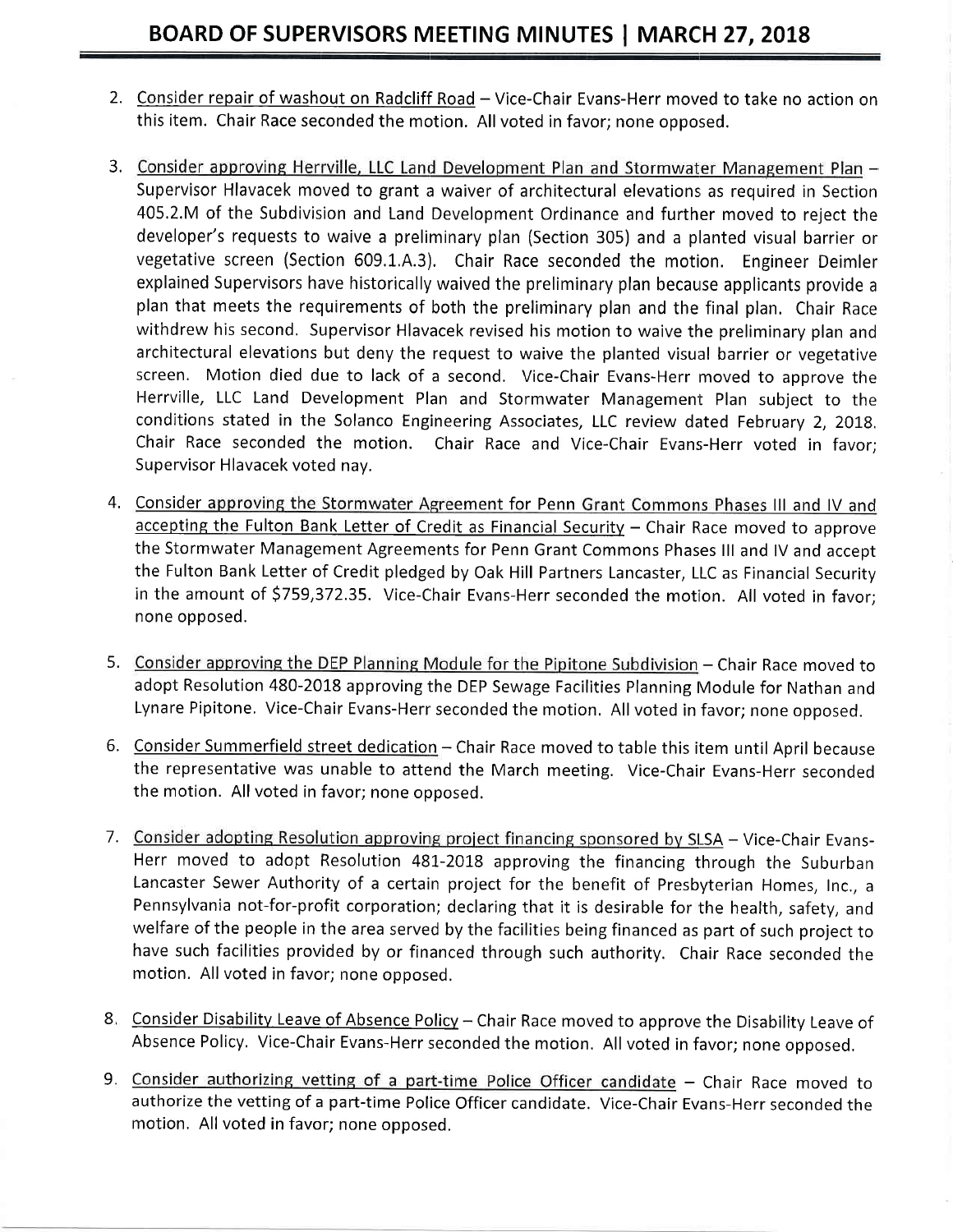- 10. Consider purchasing an electronic speed sign with a donation from the Friends of the Force  $-$ Chair Race moved to authorize the purchase of an electronic speed sign with a donation from the Friends of the Southern Regional Police Department. Supervisor Hlavacek seconded the motion. All voted in favor; none opposed.
- 11. Consider authorizing Chair to execute the Southern Regional Police Officers Association Grievance Settlement  $-$  Chair Race moved to authorize the Chair to execute the Southern Regional Police Officers Association Grievance Settlement. Vice-Chair Evans-Herr seconded the motion. All voted in favor; none opposed.
- 12. Consider replacing two expiring bulletproof vests  $-$  Chair Race moved to authorize the Police Chief to purchase two bulletproof vests as budgeted to replace expiring vests. Vice-Chair Evans-Herr seconded the motion.

J. Martin Harnish of 56 West Willow Road was curious why this item needed to be voted on by the Board in a public meeting. Vice-Chair Evans-Herr responded she requested it be on the agenda for full transparency of the cost of protective measures. The Department of Justice allocates grant money for these purchases.

All voted in favor; none opposed.

- 13. Consider Cub Scouts request to remove rocks from Silver Mine Park Chair Race moved to authorize the Cub Scouts to remove rocks from Silver Mine Park as an approved exception to the Rules and Regulations for the Use of Township Property as listed in Ordinance 172-2012 and amended in Ordinance 199-2016, Vice-Chair Evans-Herr seconded the motion. All voted in favor; none opposed.
- 14. Consider Bids for Road Projects Chair Race moved to award the base repair project to Long's Asphalt, Inc. for \$88,047.60 and the paving project to Long's Asphalt, Inc. for \$163,442.25. Vice-Chair Evans-Herr seconded the motion, All voted in favor; none opposed.
- 15. Consider Proposal to Analyze Intersection of Rt 272 S and W Penn Grant Rd Chair Race moved to table this item. Vice-Chair Evans-Herr seconded the motion. All voted in favor; none opposed.
- 16. Consider Certified Stormwater Inspector Training Chair Race moved to not authorize training for a Certified Stormwater Inspector. Supervisor Hlavacek seconded the motion. All voted in favor of not authorizing the training; none opposed.
- 17. Discuss Willow Gardens Parking Restrictions Supervisor Hlavacek moved to remove parking restrictions on Casey Drive from Nolt Avenue to the Township line, Nolt Avenue from West Penn Grant Road to the Township line, and Pleasant View Drive from West Penn Grant Road to the Township line. He further moved to direct the Solicitor to revise the Traffic Ordinance, set <sup>a</sup> hearing for the May Board of Supervisors meeting, and authorize the Secretary to advertise it, Motion died due to lack of a second.

Vice-Chair Evans-Herr asked New Danville Fire Chief Brad Shenk of 4 Thomas Avenue for his opinion on the width of the roads. Chief Shenk feels parking on one side of the roads running North-South is appropriate, but the East-West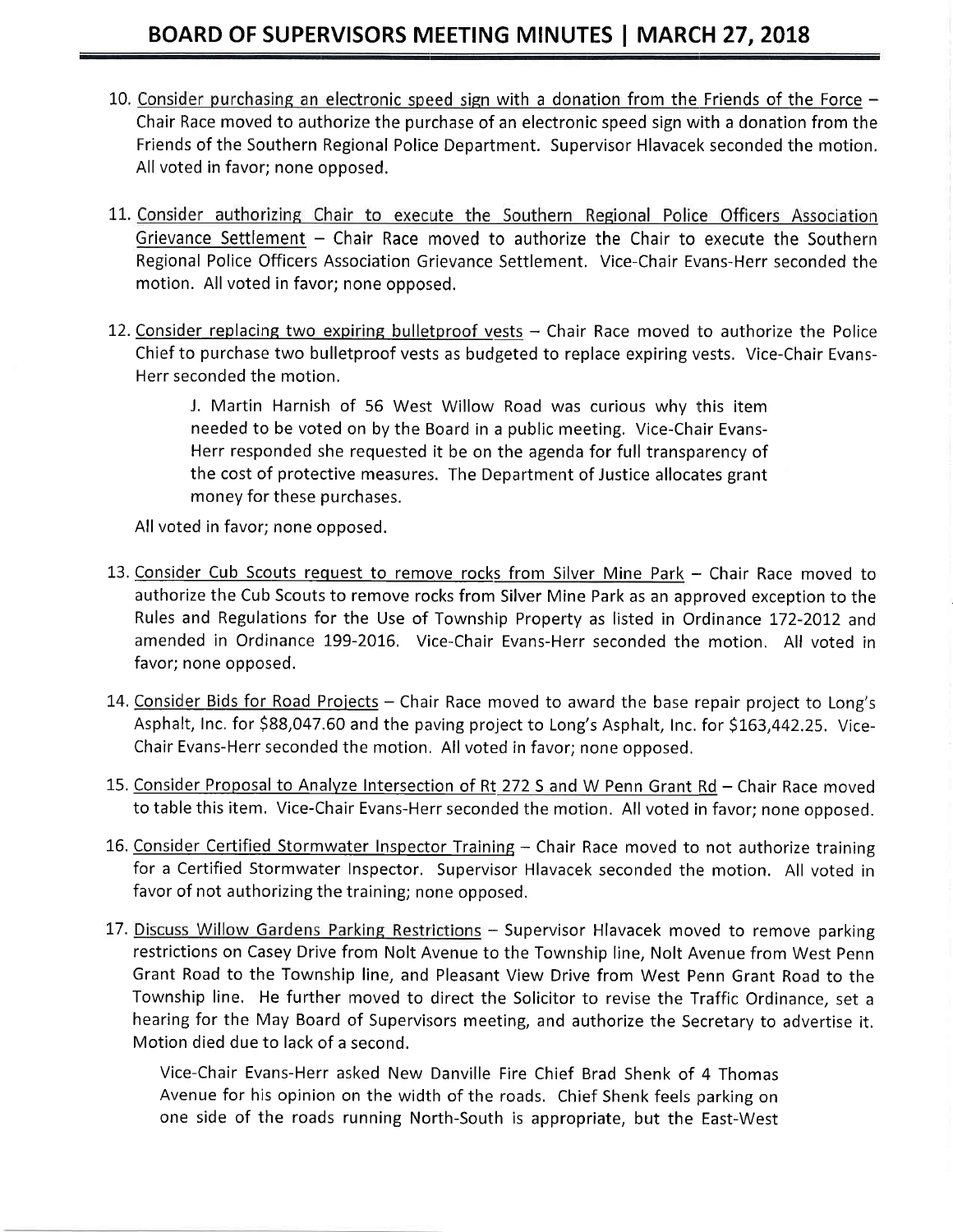roads are too narrow to accommodate parking. His assessment agrees with the Township Engineer's study.

Supervisor Hlavacek revised his motion to remove parking restrictions on Nolt Avenue and Pleasant View Drive from West Penn Grant Road to the Township line. Motion died due to lack of a second.

Rob Reidenbach of 330 Pleasant View Drive presented a petition signed by residents of Willow Gardens requesting the No Parking signs be removed from Pleasant View Drive and Nolt Avenue, He feels they are being discriminated against and wants to be treated the same as residents along other roads of the same width.

Dennis Miller of 336 Pleasant View Drive said speeding has escalated since the posting of the No Parking signs, He asked the Supervisors to consider eliminating the parking restrictions as a safety measure to calm traffic.

Vice-Chair Evans-Herr claimed removing the signs would expose the Township to a liability because there are deed restrictions on the Willow Gardens properties.

Gretchen Miller of 27 Clearview Road described her observation of an illegally parked vehicle.

Supervisor Hlavacek moved to table the item since no progress is being made. Chair Race seconded the motion, Chair Race and Supervisor Hlavacek voted in favor. Vice-Chair Evans-Herr declared she is absolutely against tabling it. She implored the Board to make a decision, Supervisor Hlavacek then moved to remove the parking restrictions on Nolt Avenue from West Penn Grant Road to the Township line and Pleasant View Drive from West Penn Grant Road to the Township line. He further moved to direct the Solicitor to revise the Traffic Ordinance, set the hearing for the May Board of Supervisors meeting, and authorize the Secretary to advertise it. Chair Race seconded the motion.

Jackie Johns of 23 Pine Lane expressed her concern about the time and money that was wasted on this matter.

Chair Race and Supervisor Hlavacek voted in favor of removing the parking prohibition on Nolt Avenue and Pleasant View Drive, Vice-Chair Evans-Herr voted nay and stated she will not be held accountable for any liability arising from the Board's decision.

18. Consider revising 2017 Fire Company allocations - Supervisor Hlavacek moved to take no action on this item, Chair Race seconded the motion, Vice-Chair Evans-Herr feels the West Willow Fire Company should refund a prorated amount of the contribution they received from the Township and the Volunteer Firefighters' Relief money since they were not in service for seventy-five days of 2017.

Mr. Harnish, speaking on behalf of the West Willow Fire Company, concurred a refund of the Township's contribution  $-$  not the relief money  $-$  is warranted. They are willing to write a check to the New Danville Fire Company. Vice-Chair Evans-Herr believes the money should be returned to the Township. Chair Race would like to discuss the matter with the Solicitor.

Vice-Chair Evans-Herr and Mr. Harnish agreed on the refund amount of six thousand two hundred sixty-seven dollars and twelve cents (\$6,267.12) by dividing the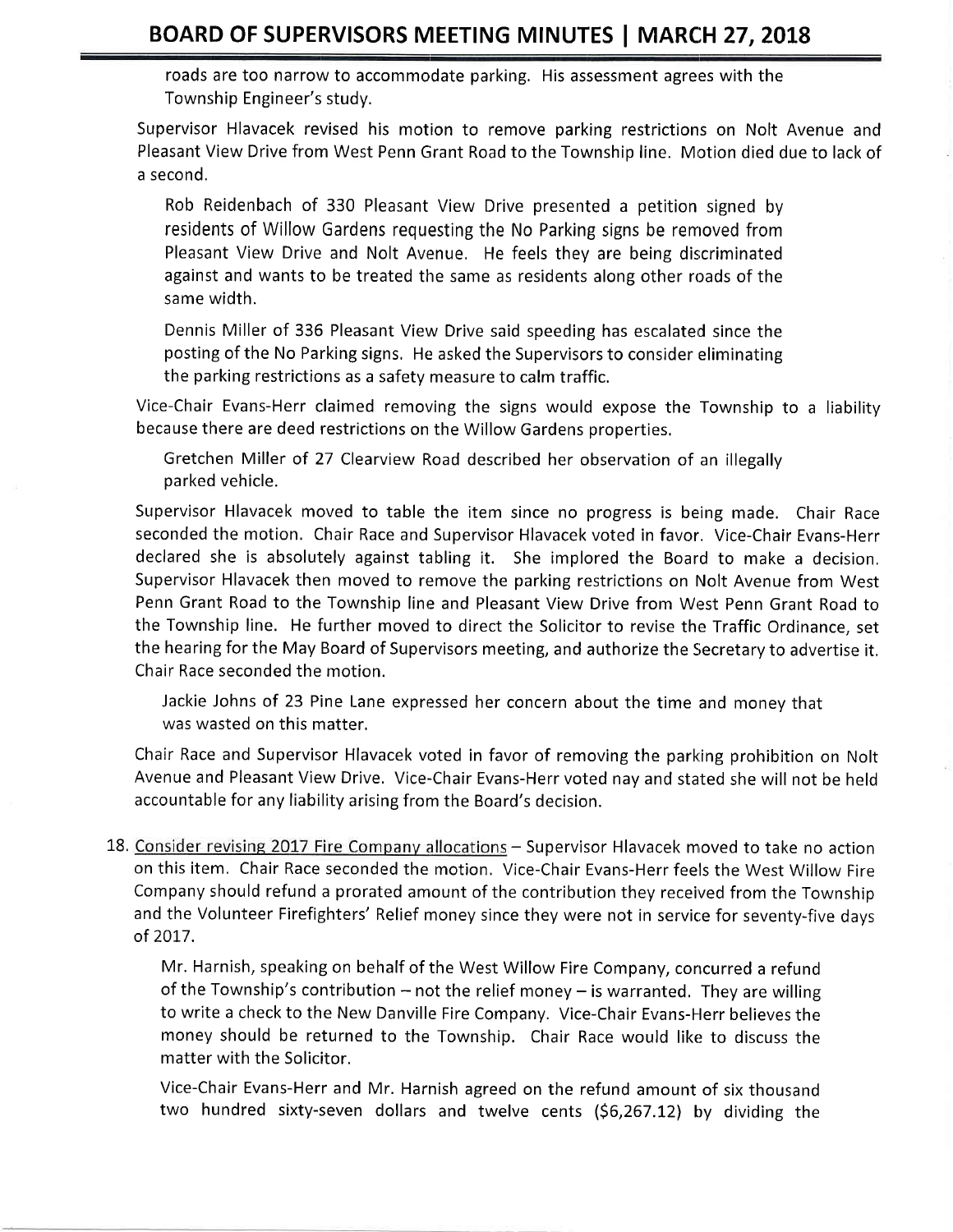## BOARD OF SUPERVISORS MEETING MINUTES | MARCH 27, 2018

Township's allocation of thirty thousand five hundred dollars (530,500.00) by three hundred sixty-five (365) days times the seventy-five (75) days fire services were not provided.

Chair Race withdrew his second, causing Supervisor Hlavacek's motion to die. Chair Race moved to table this item until the April Board of Supervisors meeting. Supervisor Hlavacek seconded the motion. All voted in favor; none opposed,

19. Consider the request for recognition by the West Willow Fire Company  $-$  Supervisor Hlavacek moved to recognize the West Willow Fire Company, direct the Solicitor to revise the associated Ordinance, set a hearing for the May Board of Supervisors meeting, and authorize the Secretary to advertise it under two conditions: West Willow Fire Company provides proof of insurance and West Willow Fire Company considers the recommendations of the Fire Protection Evaluation Committee. Chair Race amended the motion to include a list of conditions to be developed by the Board of Supervisors. Vice-Chair Evans-Herr said the motion and amendment are premature because the Fire Protection Evaluation Committee has not presented its findings to the Board of Supervisors yet.

Al Strausner of 83 West Willow Road used an analogy to describe what he sees as <sup>a</sup> burden being put on other firefighters to cover the area formerly in West Willow Fire Company's district.

Dwight Hershey of 216 Erb Avenue asked the Supervisors to allow the West Willow Fire Company serve the public, Vice-Chair Evans-Herr responded the Board of Supervisors did not take the West Willow Fire Company out of service; West Willow went out of service of its own accord.

Mr. Harnish outlined the events that led to the closing of the West Willow Fire Company. He said the members followed the advice of their attorney at the time. They have regained insurance coverage and only need the recognition of the Township to return to service. Vice-Chair Evans-Herr asked if they have sexual harassment insurance. Mr. Harnish responded not at this date, but they will within <sup>a</sup> year. Vice-Chair Evans-Herr said that is an issue because there were crimes committed against children - junior firefighters - within the fire department. Mr. Harnish emphatically asserted nothing happened within the doors of the fire company.

Rebecca Anderson of 531 Rawlinsville Road does not see a down side to recognizing the West Willow Fire Company. She wants the closest fire company to be able to help her if needed.

Supervisor Hlavacek changed the second condition of his motion for the New Danville Fire Company to also consider the recommendations of the Fire Protection Evaluation Committee.

Jason Topper of 5 Newport Court clarified West Willow Fire Company has sexual harassment insurance. They do not have sexual molestation coverage, but they eliminated their Junior Firefighter Program, so it is a moot point. Vice-Chair Evans-Herr replied the Solicitor will make that determination,

Supervisor Hlavacek moved to recognize the West Willow Fire Company, direct the Solicitor to revise the associated Ordinance, set the hearing for the May Board of Supervisors meeting, and authorize the Secretary to advertise it under the following conditions: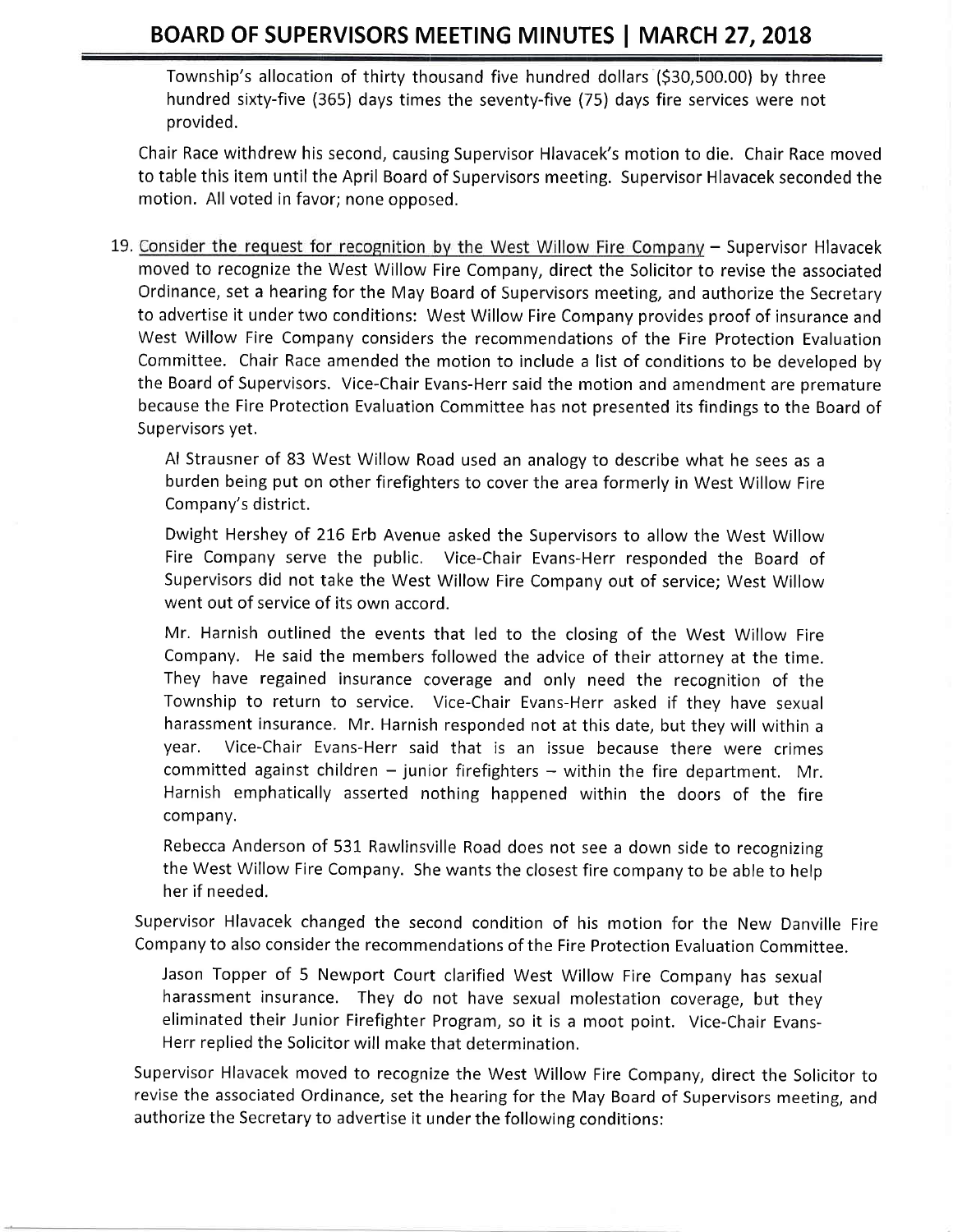- a. West Willow Fire Company must provide proof of all required insurance policies to the Township Solicitor prior to the hearing.
- b. The Fire Companies must consider the recommendations of the Fire Protection Evaluation Committee.
- c. The Fire Companies must provide a list of all members and their certifications.
- d. Pequea Township shall be held harmless for any past, present or future incidents that may arise.
- e. The Board of Supervisors may choose to recognize only one Fire Company at any time.
- <sup>f</sup>, The Board of Supervisors may revoke recognition at any time.

Chair Race seconded the motion.

Brad Shenk of 4 Thomas Avenue, Chief of the New Danville Fire Company, sought clarification of the phrase "consider the recommendations of the Fire Protection Evaluation Committee" in the motion.

Supervisor Hlavacek struck the consideration of the recommendations of the Fire Protection Evaluation Committee from his motion. After further discussion, Chair Race withdrew his second. Vice-Chair Evans-Herr moved to authorize Supervisor Hlavacek to work with the Township Solicitor to gather information for the Board to render a decision in April. Chair Race seconded the motion. All voted in favor; none opposed.

## REPORTS/UPDATES:

Pequea Township Road Crew - Vice-Chair Evans-Herr moved to approve the Road Liaison's Update as written. Supervisor Hlavacek seconded the motion. All voted in favor; none opposed.

Southern Regional Police Department - Officer Powell read the Chief's Report at the beginning of the meeting,

Lancaster County Inter-Municipal Committee - No Update

Suburban Lancaster Sewer Authority – Vice-Chair Evans-Herr informed the Board of a tapping fee increase from two thousand five hundred dollars (\$2,500.00) to three thousand dollars (\$3,000.00).

Pequea Township Zoning Hearing Board - On April 3, 2018, the Zoning Hearing Board will consider a request by Custom Home Group for vacant lots within the R-1 Zoning District along Kay Drive and Marticville Road, as shown on the recorded subdivision plan of "Lynn Dale Park" for Variances of Sections 604 (Area and Bulk Regulations) & 1609 (Nonconforming Lots of Record) of the 2015 pequea Township Zoning Ordinance. Vice-Chair Evans-Herr will attend the hearing.

Pequea Township Planning Commission - On March 31, 2018, the Planning Commission will review the Stormwater Management Plans of Life Fellowship Church, Jason Ditzler, and David Hess.

Pequea Township Park and Recreation Board - On March 14, 2018, the Park and Recreation Board discussed winter projects, tree seedling planting, and a five-year maintenance plan. Vice-Chair Evans-Herr asked for volunteers to plant trees on Saturday, April 28,2018. A parking lot was installed next to the baseball field.

### PUBLIC COMMENTS:

Public comments for items not on the agenda will be taken at this time. Please come to the lectern, state your name and address, and limit your comments to three minutes so that others can speak if they wish. Additional time may be granted at the Board's discretion.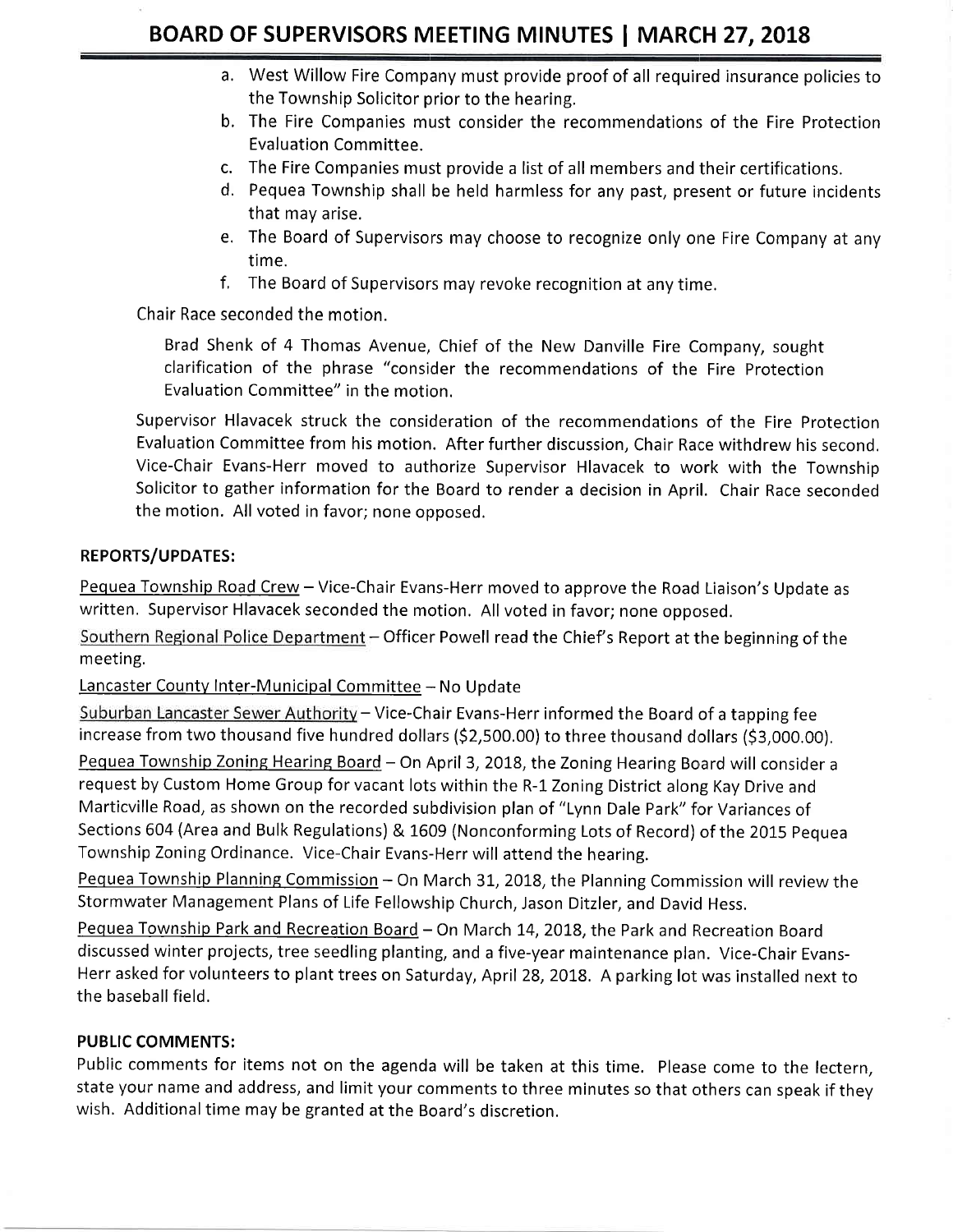## BOARD OF SUPERVISORS MEETING MINUTES | MARCH 27, 2018

Tom Haas of 2194 New Danville Pike questioned the Legal Expenses. \/ice-Chair Evans-Herr replied the Petition to Unionize was not budgeted.

Mr. Haas then asked for an update on the audit of the Southern Regional police Commission. Vice-Chair Evans-Herr responded a contract has been signed with RKL, <sup>a</sup> Certified Public Accountant. A retainer was paid out of the Commission's account. The auditor has the files.

Ben Vonderheide, a Conestoga Township resident, asked for confirmation that all of the records have been given to the auditor. Vice-Chair Evans-Herr replied the records that the two Townships have knowledge of have been transported to RKL,

#### ADJOURNMENT

Chair Race adjourned the meeting at 9:25 pM,

Respectfully Submitted,

 $\rho$  and  $\Omega$   $\rho$   $\Omega$ 

Lori Ann Leitch, Secretary

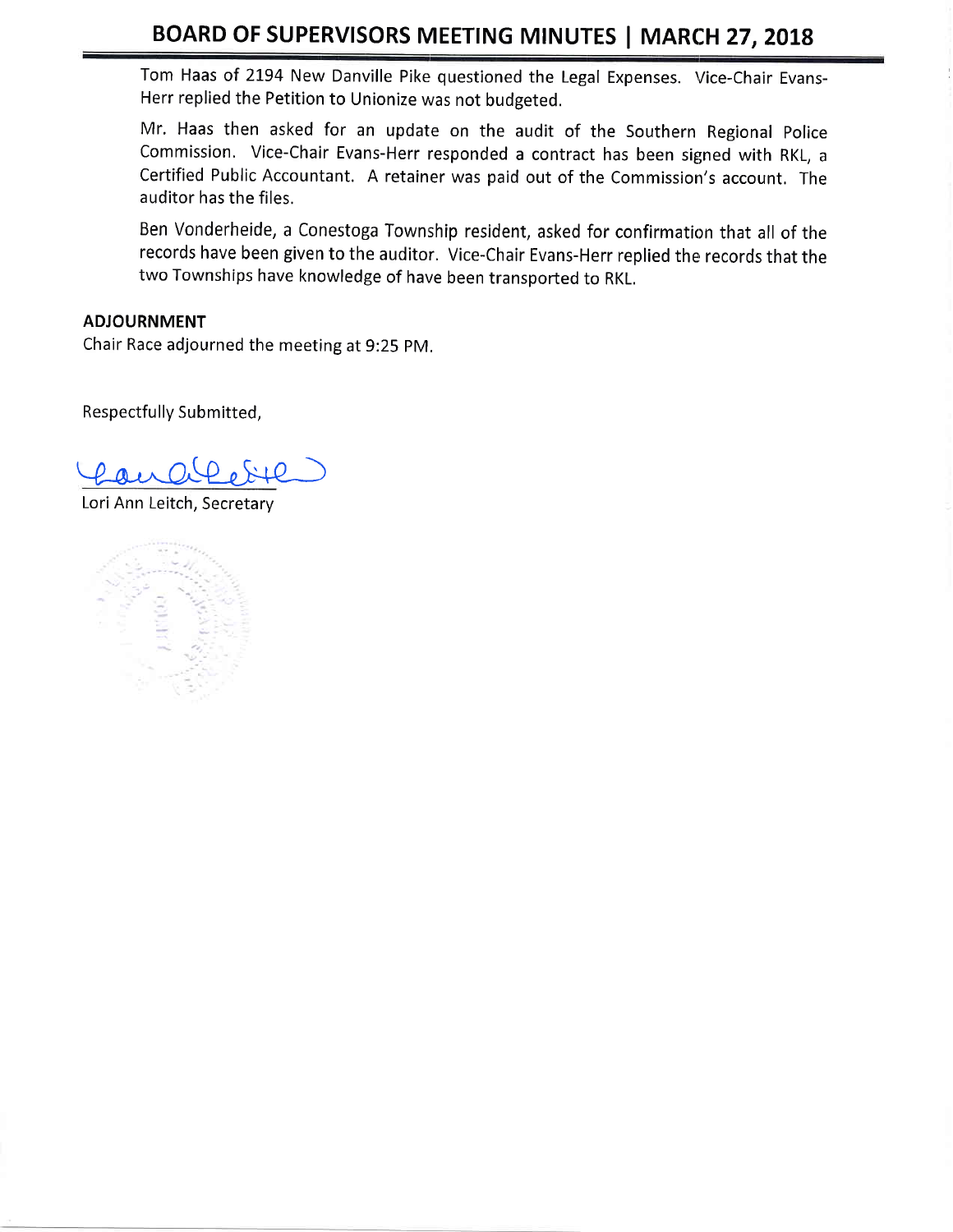2018-03-27 Board of Supervisors Meeting Sign-in Sheet Alex Kch Mall A Sustasio eterGlauffer You Starter Arithony Cazillo Marke Mitchell Gabe Mitclell Rilet Mitchell Paye Thomas al Dove arry Frankford Jr Deret Good Tom e Walvin Showers Stephen Hlovacen Jan Shannon<br>Pouline Minder Rob Reinhach Kany Jopper gratiques MICHARL J KUNTZ GREE DEMASCOLO Jarch Mille Christ I Stoltzfur